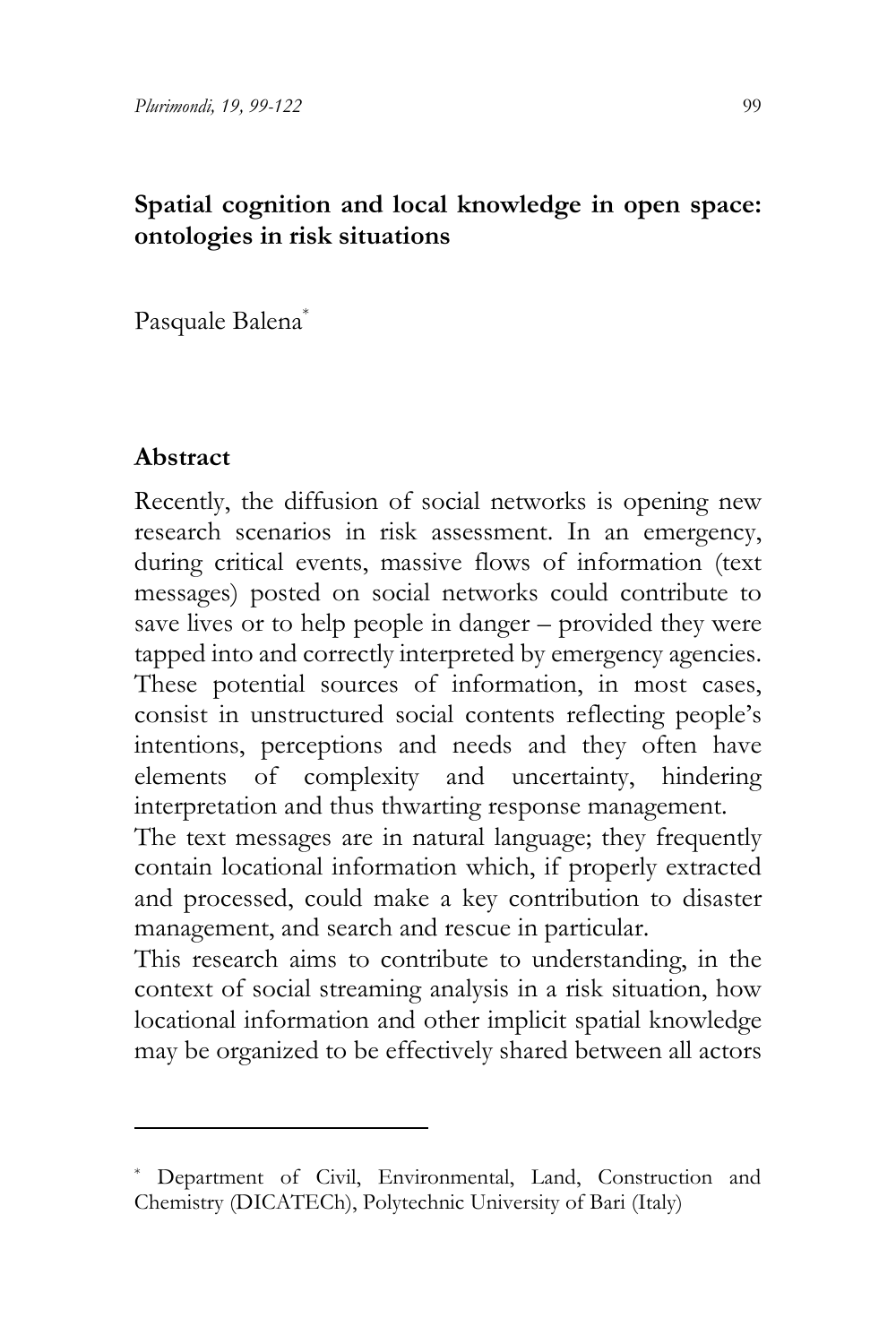involved in disaster management. To that aim, an integrated approach involving machine learning and ontological models has been tested to help discover spatial knowledge.

## **Keywords**

Local Knowledge, Ontology, Social Sensing, Text Mining, Spatial Analysis

#### **Social Sensing and disaster management**

Over the last decades, natural disaster events (such as flooding, earthquakes, tsunamis and hurricanes) have caused extensive damage (to housing and infrastructure) and severe loss of lives in vast regions worldwide.

When these events occur, the role played by international organizations and cooperation to ease the management of emergencies and available resources are key aspects, which are widely debated in the literature (Quarantelli, 2006; Reddy et al., 2008). Similarly, since the 1950s, scholars have highlighted the valuable contribution of citizens as active participants to handle emergency events. Lately, this contribution has been closely linked to the diffusion of new *Information and Communication Technology* (ICT) (Simon et al., 2015; Whittaker et al., 2015), which has enabled a wider public participation in the decision-making process.

The large increase in the use of Social Networks in risk dynamics is a relatively recent aspect. The international literature considers several studies on the Haiti Earthquake of 2010, Tōhoku (Japan) earthquake and tsunami of 2011, Christchurch (New Zeland) earthquake of 2011, Queensland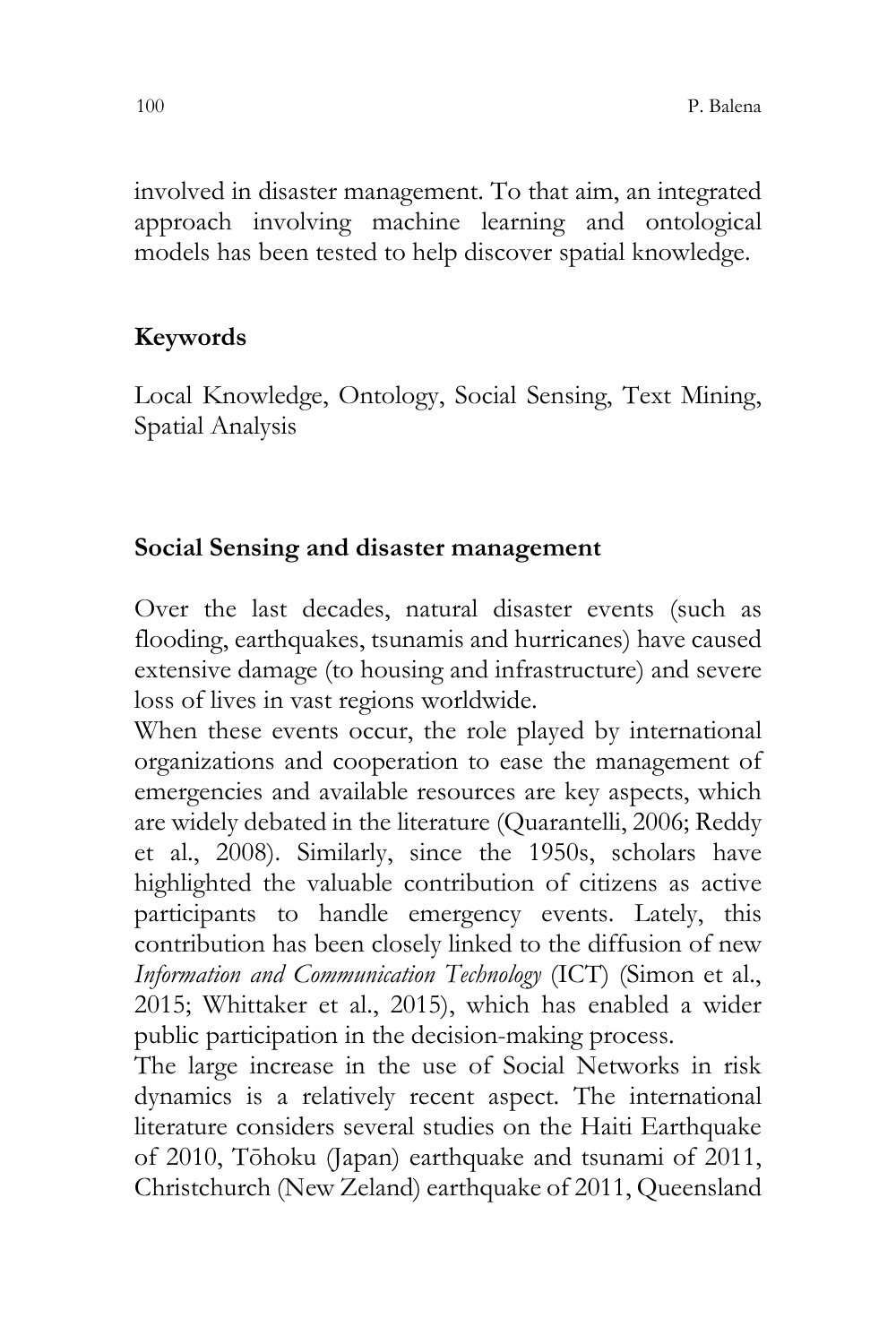(Australia) flooding of 2012 and/or Haiyan (The Filippines) hurricane of 2013 to cite a few (Hughes and Palen, 2009; Vieweg, et al., 2010). These studies have in common the analysis of *messages* posted on different social media during and after the occurring of a disaster event. Also, text

messages are analysed to shed light on their dynamics during rescue operations (Qu, et al., 2011)[.](#page-2-0)

[Figure](#page-2-0) 1 shows the findings of a study by Lu and Brelsford (2014): the authors emphasize a communication stream across thousands of people on Twitter<sup>[2](#page-2-1)</sup> soon after the 2010 earthquake in Japan.

<span id="page-2-0"></span>

Figure 1 - Network structure and community evolution on Twitter: Before and after the earthquake in Japan 2010. Adapted from Lu and Brelsford (2014).

<span id="page-2-1"></span><sup>2</sup> Twitter is a social networking service where users post and read short messages called 'Tweets'. Registered users can post and read tweets, but those who are unregistered can only read them.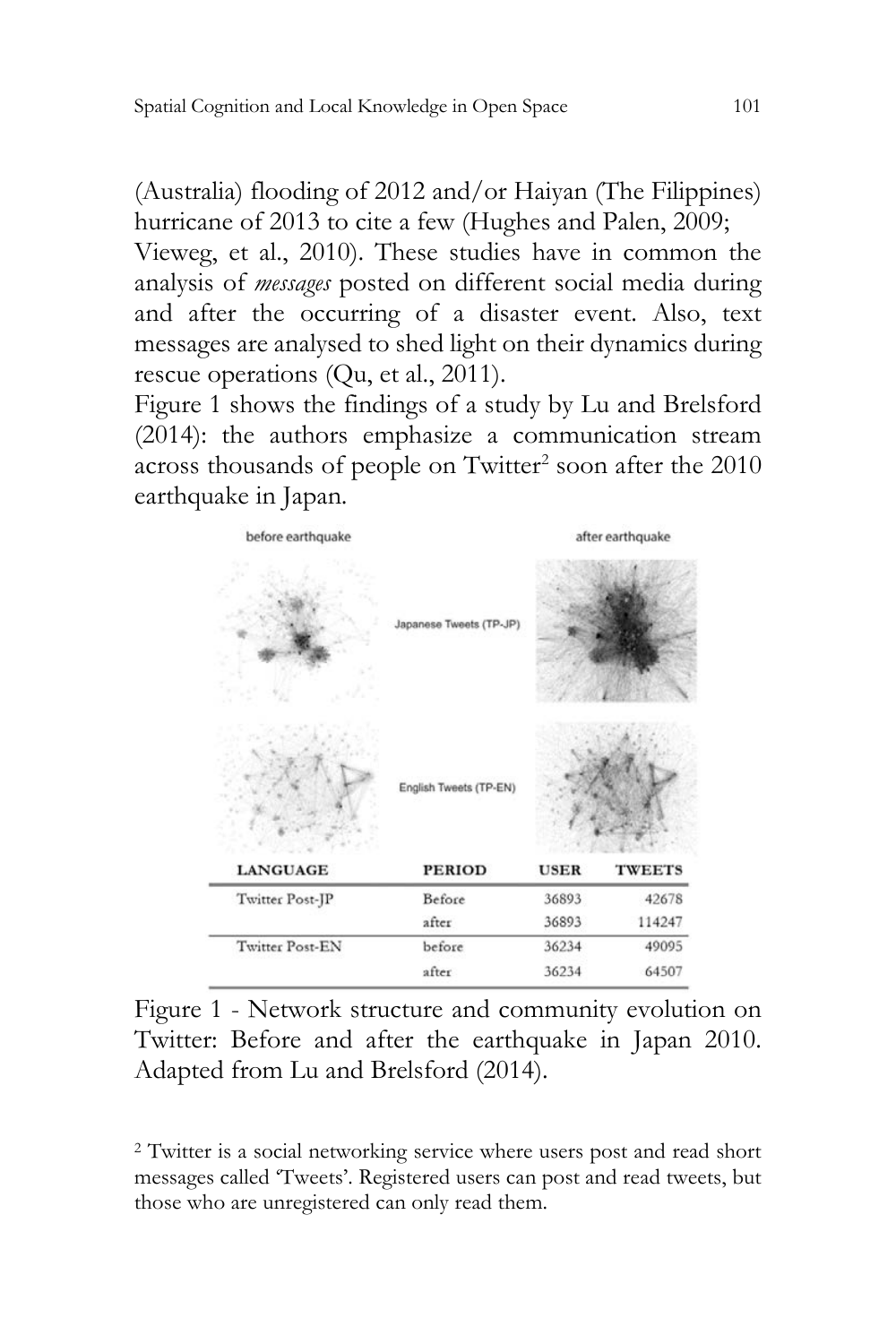The work also draws attention to data exchange and availability on the web during the event, and the potential of exploring local knowledge associated to this data.

In particular, the study analyses the communication streams occurred on Twitter before, during and after some above mentioned disaster events. The contents of the text messages are analysed according to the event (e.g. earthquake, flooding) and phase types (*ex ante, in itinere, ex post*).

The text messages are written in natural language; they frequently contain locational information which can be explicit (i.e. coordinates) or implicit (i.e. place names or toponyms). These descriptions are characterized by different people's spatial perception and specific place knowledge. Hence, to be used by an emergency system, they must be transformed into structured information (quickly usable in computer processing).

The specific objective of this research is to contribute to understand, in the context of social streaming analysis in a risk situation, how locational information and other implicit spatial knowledge may be organized to be effectively shared between all actors involved in disaster management.

To that aim, different data mining methods have been tested to single out every element that is necessary to identify and locate the place described in the text messages, while an ontological approach is introduced to bridge the communication gap between different communities of practice (Oltramari et al. 2003; Gaio et al., 2010).

## **Ontologies to improve emergency domain**

Formal ontologies can be a bridge between different communities (Oltramari et al. 2003; Gaio et al., 2010). They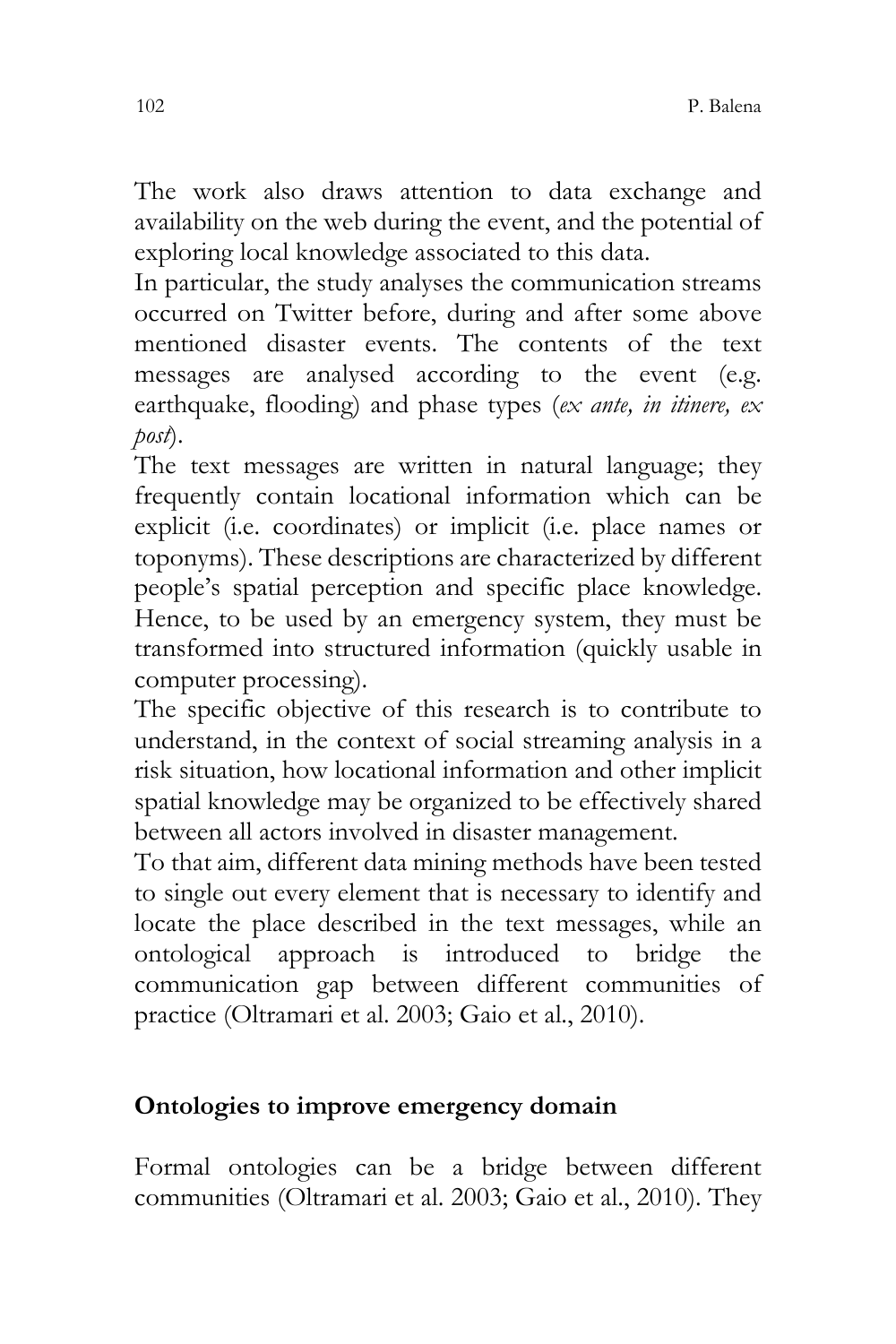identify, within a specific domain, entities and their respective properties and relations based on a logical system. Ontologies pursue one or more among the following three goals (Gaio et al., 2010: 108): "the representation of information; the description of a certain domain; the development of a systematic theory for a specific entity".

Over the last decades, several types of ontologies have been established. These differ in terms of the level of abstraction of the real world and the formalization and representation. One of the key differences within the field of formal (or computational) ontologies is the one drawn between foundational (upper) and lightweight ontologies.

In recent years, the development of methodologies to implement these ontologies has generated a debate around the heterogeneity issue. It should be remembered that one of the principal objectives of an ontology is to facilitate knowledge sharing. The scientific community should aim to create a shared integration mechanism whereby ontologies that describe the same domain or have overlapping areas adopt unambiguously the same concept.

Noy (2004) identifies two methods for tackling this issue. The first one, which has met wide consensus in the literature, turns to foundational or upper-level ontologies to identify the classes that serve as a link between specific ontologies. The second approach includes heuristics-based techniques or machine learning that take advantage of the distinct features of ontologies (structure, definitions of concepts, instances of classes) to work towards a shared mapping.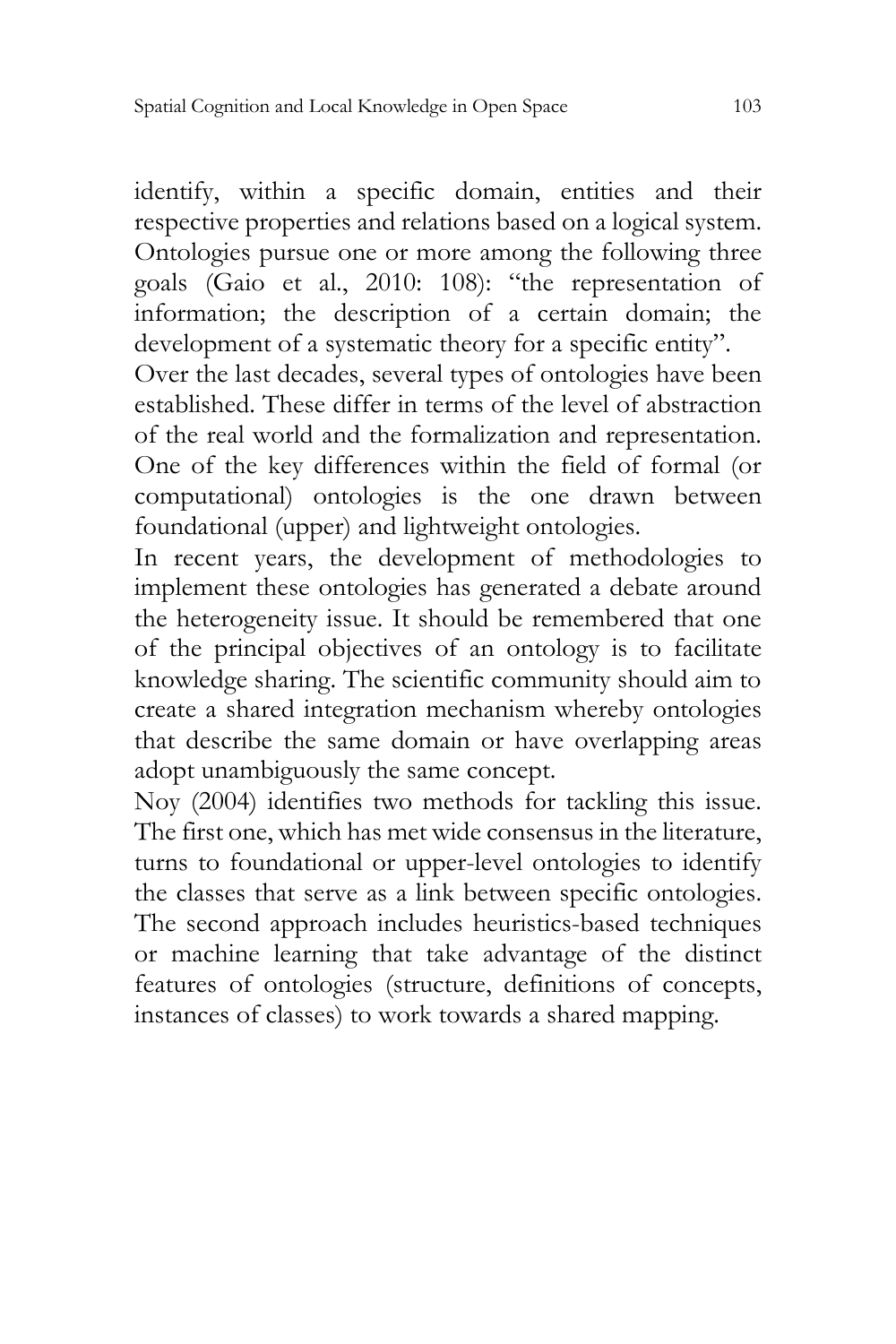The information sharing can be treated at different levels, and this operation involves the use of both foundational – such as the Descriptive Ontology for Linguistic and Cognitive Engineering (DOLCE<sup>[3](#page-5-0)</sup>) (Masolo et al., 2002), shown in Figure 2 – and lightweight ontologies realized to draw the different forms of Social Media Geographic Information(Campagna, 2016).



Figure 2 - DOLCE's taxonomy of entities. Adapted from Masolo *et al*. (2003).

DOLCE is also a Multiplicative ontology since it has a general view of the real world and admits distinct entities that can share the same Spatio-temporal area (i.e. entities can be co-localised) (Masolo et al., 2003).

<span id="page-5-0"></span><sup>3</sup> DOLCE is based on the OntoClean methodology developed by LOA-CNR as a validation tool aimed at assessing the robustness and adequacy of the taxonomy's relations (Guarino and Welty, 2009).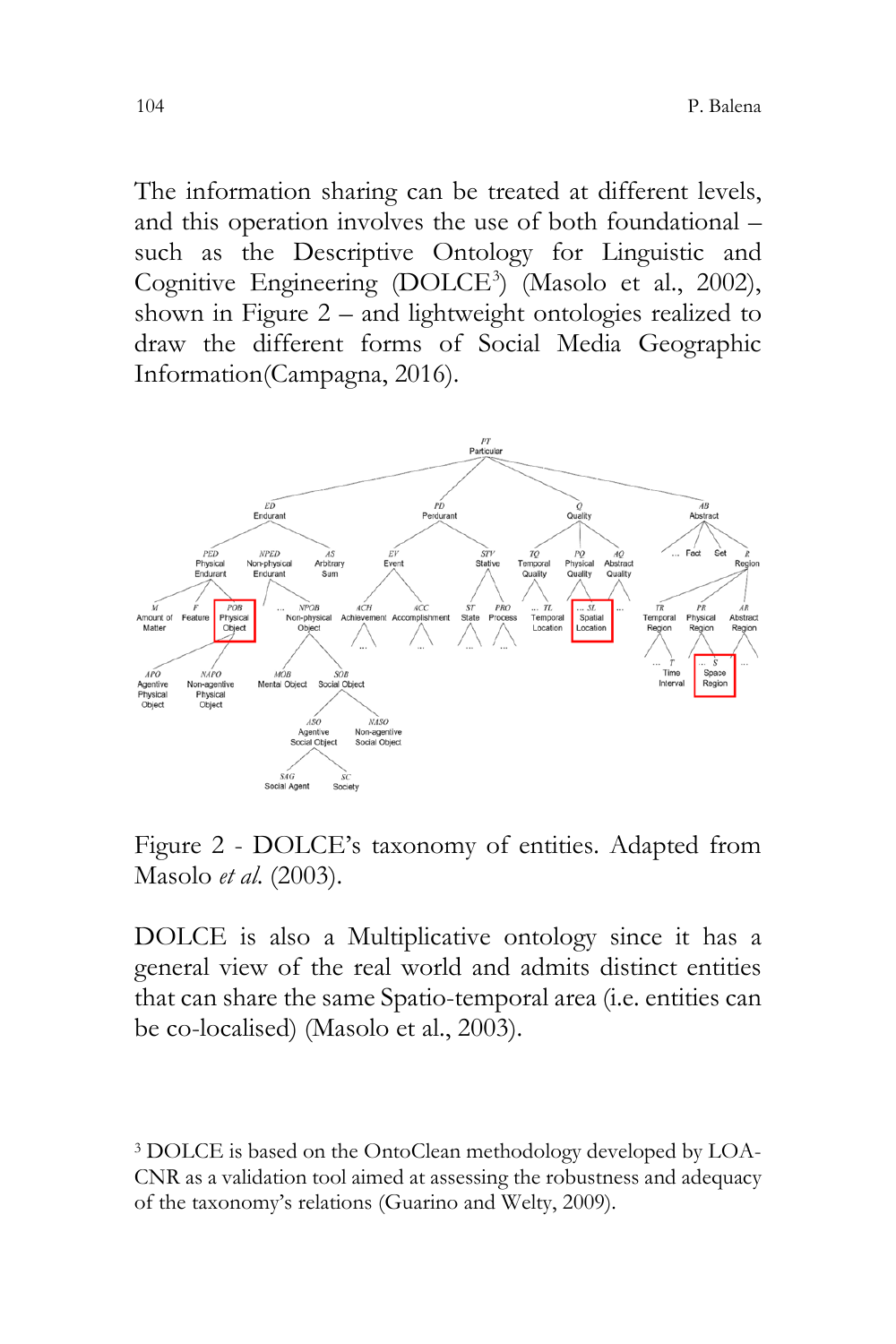Generally, the latter is structured as a taxonomy of concepts, often hierarchically structured (Oltramari et al., 2003; Gaio et al., 2010). The former, on the other hand, faces more general and cross-cutting issues between different domains and communities that generate ambiguities across meanings arise.

Using ontologies to improve knowledge organization in the emergency management domain is well established in the scientific literature. Wang et al. (2006; 2009) define an ontological model of events, processes and actions based on sharing a vocabulary to exchange information. Xu et al. (2014) use specific geo-ontology libraries to describe an earthquake event. A geo-ontology is oriented to a geo-spatial hierarchy of information, and it offers a semantic interpretation of concepts.

Murgante et al. (2009) address seismic risk in urban areas through the use of an ontology. The model is developed to share knowledge so that concepts are fully understandable and accessible to the intended stakeholders.

Lee et al. (2013) apply an ontological model to develop a smart-type approach through the use of a context-aware platform and address real-time emergency operations/situations.

Apisakmontri (2013) uses an ontological approach for Refugee Emergencies in Disaster Management, which resonates with the approach adopted in the present work, as it involves the construction of an ontology to define needs<br>or integrating a lightweight ontologies with four or integrating a lightweight ontologies with four foundational ones (namely, DOLCE, SUMO, FOAF, and SWEET).

Recently, specific ontologies have been developed to describe social media concepts of the like of 'Semantically Interlinked Online Communities' (SIOC) ontology - which was originally developed to model websites such as blogs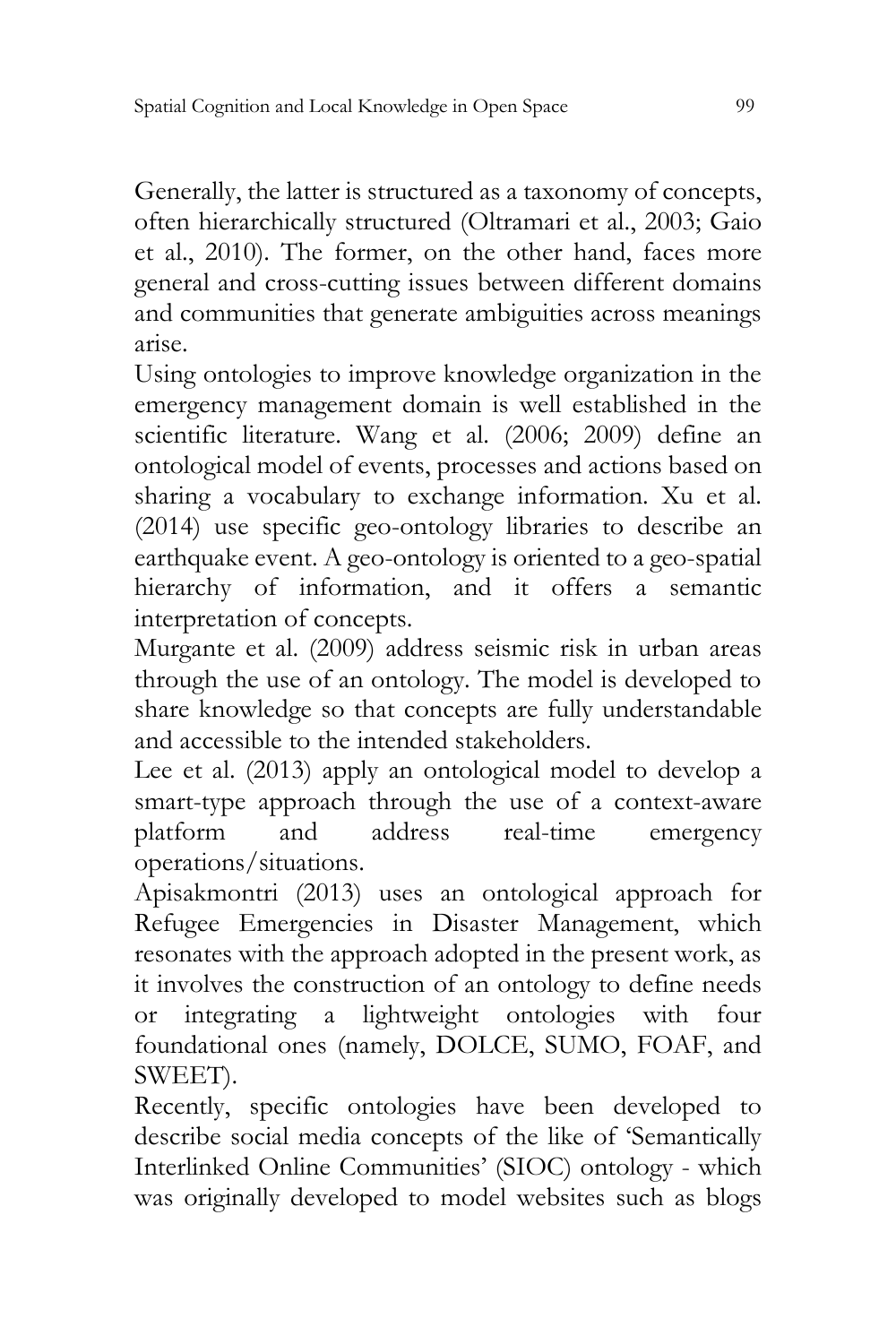and online forums (Imran et al. 2015) - while Meaning-Of-A-Tag (MOAT) implements an ontology with semantic tagging of social media data (Passant and Laublet, 2008).

The conceptual aspects of the ontology are inspired to the work by Mele and Sorgente (2011): The Eventory project. This project takes its roots from the journalism field and adopts the model called 'W's and one H'. This model uses six fields to represent an event: 'Who', 'When', 'Where', 'What', 'Why', and 'How'. Regarding the design aspects, the ontology refers to the model proposed by the W3C Incubator Group Report 2009 (Ianella, 2009), which is based on three fields: 'What', 'Where', and 'Who'.

The analysis of the simulation study illustrated in this section and by the recent literature (e.g. the Haiti earthquake<sup>[4](#page-7-0)</sup>, the Hurricane Sandy[5\)](#page-7-1) justifies the ontological model structured into the following macro-fields: 'What', 'Where', 'Who' and 'When'.

Before illustrating the entities attached to the fields of 'What', 'Where', 'Who' and 'When', it is relevant to briefly introduce the 'Why' field (which is not included in the above taxonomy). Under certain aspects, this field can be present in text messages and justifies the existence of the domain.

The W3C Incubator Group Report (Ianella, 2009) focuses on the major aspects of communication between rescue operators in a post-disaster situation, and uses foundational

<span id="page-7-0"></span><sup>4</sup> Haiti crisis map [https://datahub.io/dataset/ushahidi/resource/81d058a8-173a-49d9-](https://datahub.io/dataset/ushahidi/resource/81d058a8-173a-49d9-8ce9-4edf5e7cafc9) [8ce9-4edf5e7cafc9](https://datahub.io/dataset/ushahidi/resource/81d058a8-173a-49d9-8ce9-4edf5e7cafc9)

<https://github.com/unthinkingly/haiti.ushahidi.com-twitter-export>

<span id="page-7-1"></span><sup>5</sup> Hurricane Sandy http://www.zubiaga.org/datasets/hurricane-sandytweets/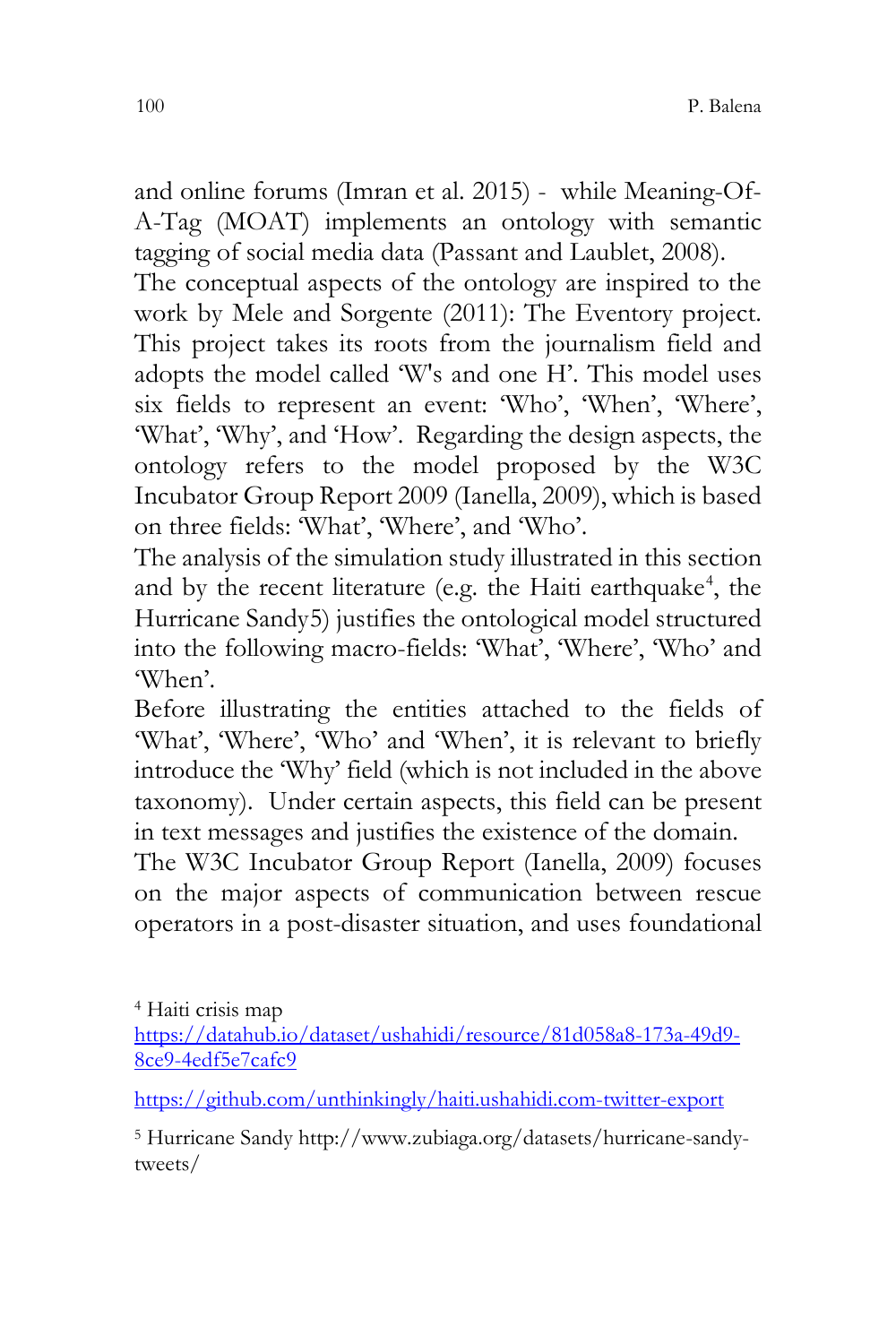and non-foundational ontologies. The ontological model (Figure 3) is built around three sections: i) 'What' deals with needs issues; ii) 'Where' refers to spatial aspects; and iii) 'Who' deals with the actors involved in the post-disaster event. The model W3C does not focus on the time frame ('When') although it is an important aspect (e.g., 'I need food by tomorrow').



Figure 3 - Who, What, Where information models. Adapted after the W3C Incubator Group Report (Ianella, 2009).

### **Knowledge Discovery in Text**

Text messages, albeit heterogeneous, tend to show common characteristics that are suitable for clustering and classification analysis. Two steps and two methods are taken into account, in order to illustrate the process:

Step 1: Identification of two types of methods that allow to reorganize the information in emergency situations,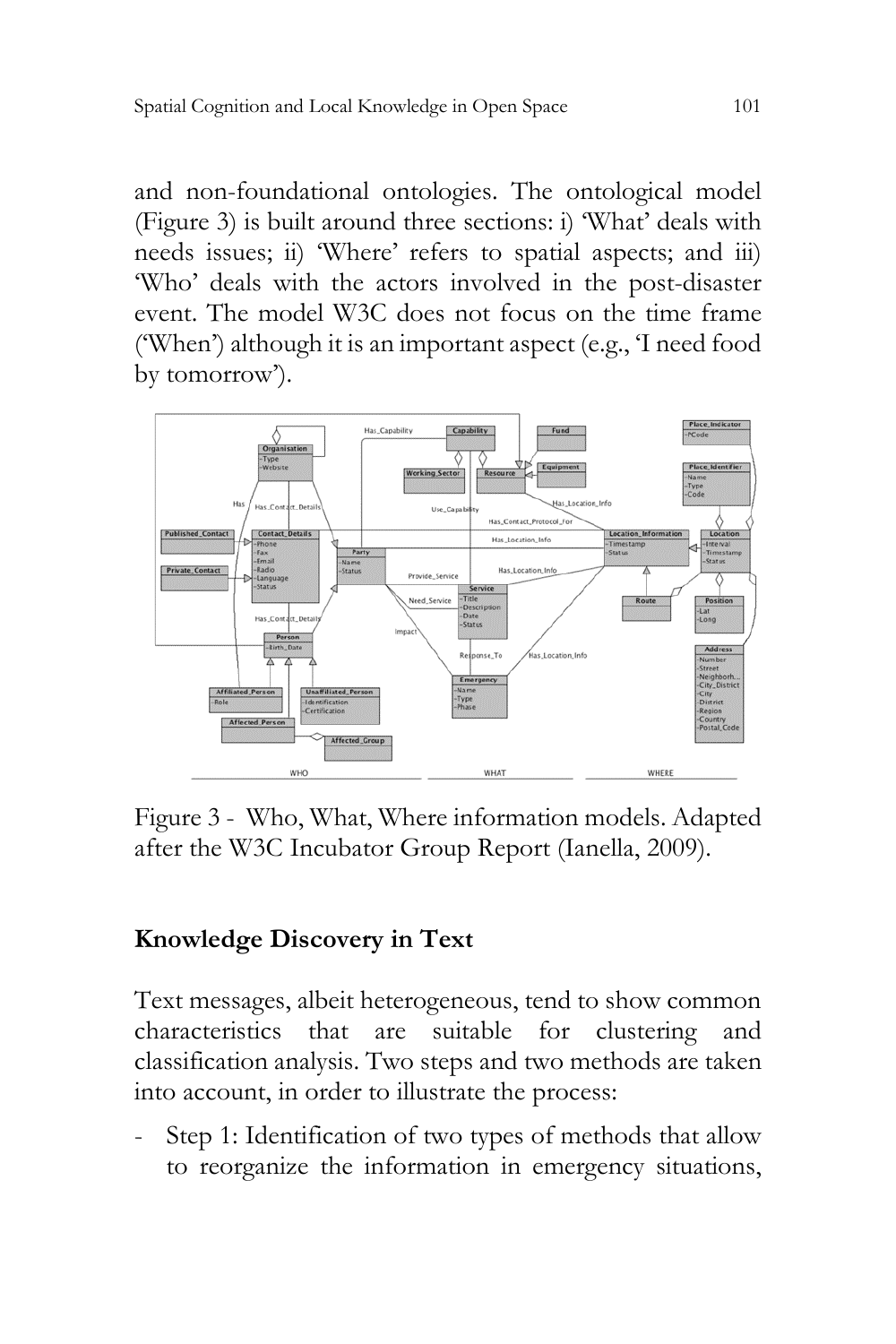through supervised algorithms instructed by a training set.

Step 2. Processing of Information Extraction aiming at limiting the text, it's extracting only conceptual principal entities (needs, geo-location, people) (needs, geolocation, people) (Liu et al., 2011; Ritter et al. 2011, Imran, 2015). The extracted concepts will first be structured by an ontological analysis, and then by a shared spatial data infrastructure.

Message extraction including a conceptual approach is carried out with different textual analysis such as lexical, syntactic and semantic analysis.

The present paper identifies four conceptual domains included in a message shared during disaster response events: needs, spatial location, actors, timing.

Each of these concepts requires an in-depth analysis for the construction of linguistic patterns that take into account knowledge and common sense related to the places where the event takes place. The use of natural language regarding the spatial location is of particular concern to understand local knowledge. Natural languages use terms and combinations of terms that are often unknown outside certain local/spatial contexts.

The existence of a natural language which creates information and supports local knowledge in text analysis is one of the focal points of this work. The sharing and understanding of local knowledge is the primary requirement of an information system at a global level (e.g. when responding to humanitarian crises). Based on these assumptions, local knowledge should require and deal with ontological models.

Knowledge Discovery in Text (KDT) aims at detecting and dismissing data (noise) which is not useful to the purposes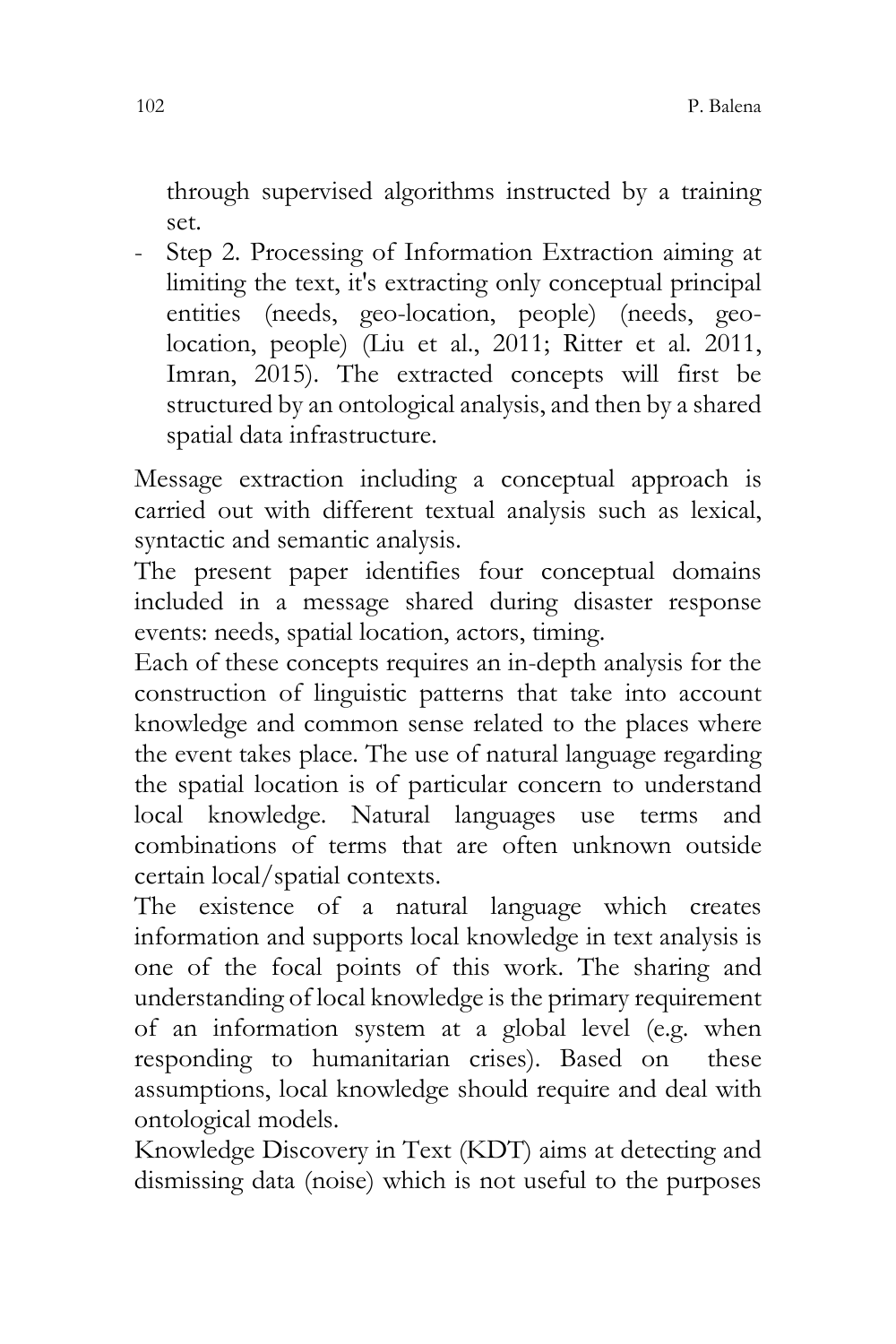of the platform. It provides 'extraction' of latent knowledge (Swanson,1991).

### **Methodologies and Results**

Figure 4 shows the methodological framework of the present work.



Figure 4 - Methodological framework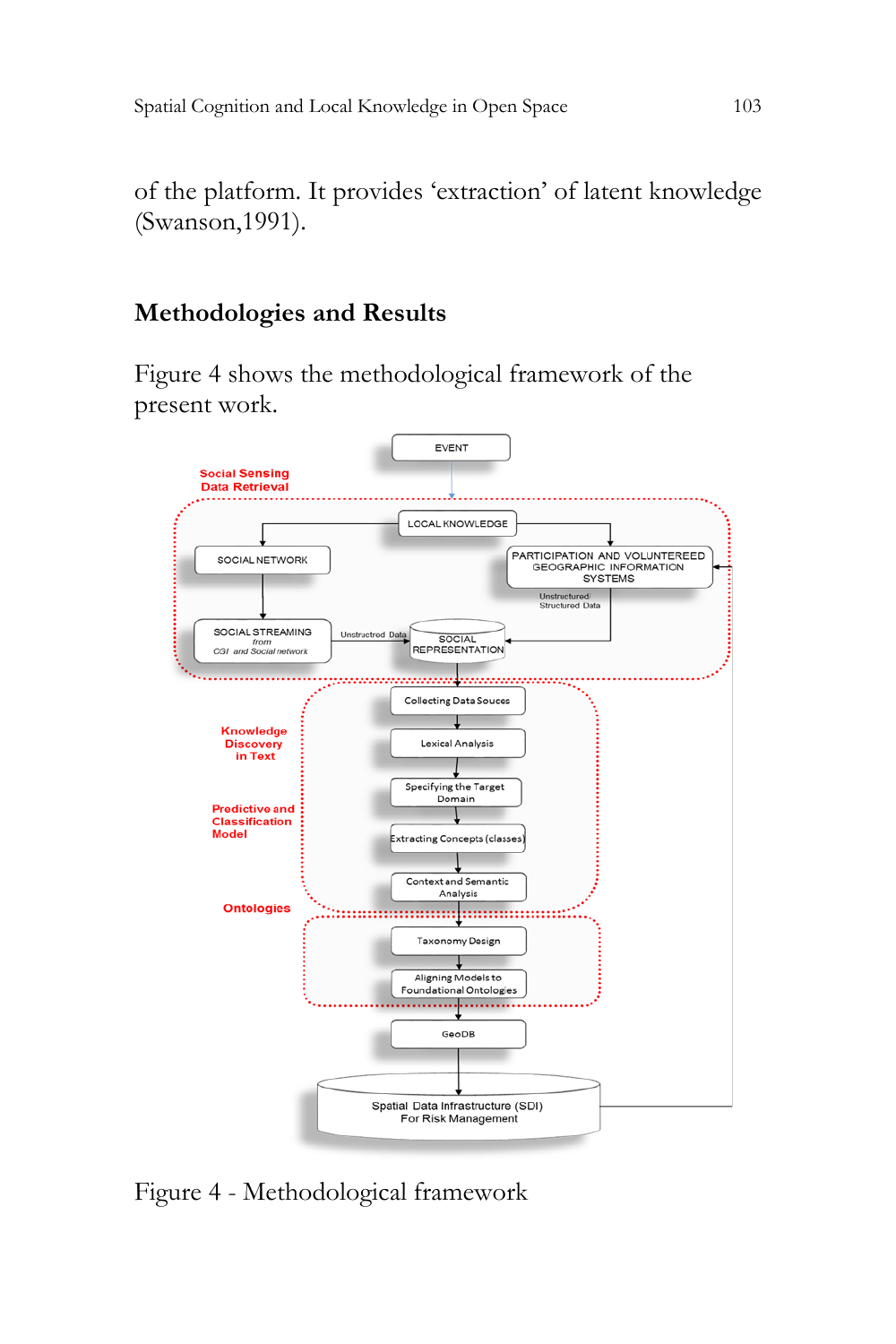In the framework, 3 sections may be highlighted. Each section comprises a definition of risk and its declinations and of a non-structured dataset. The latter serves to study local knowledge, which provides for decision support systems in risk domains.

# Social Sensing Data Retrieval

The understanding of local knowledge in disaster risk is based on a combination of social sensing and machine learning approaches. The former includes both structured information from public participation (participation and volunteered geographic information system) and unstructured data from social networks (Facebook, Twitter and others). These form the social representation containing useful information from people's perception about type, extent, intensity, impacts and emergencies in disaster response. The latter includes a machine learning approach which is based on information extraction to obtain the final dataset and compute the predictive model. The results obtained by the predictive model feed back into the social sensing context to form the spatial data infrastructure and enrich both the knowledge of the public and that of the expert. Next, a detailed description of the conceptual model is offered.

Information retrieved form social media can be stored in a database. However, some limitations exist because information is stored as text with no input constraints. A further limitation of the social representation is that users should be aware of the application and be willing to install it on their mobile devices. To solve this problem, several platforms add new modules and link these to social network, to capture further information and data. This process is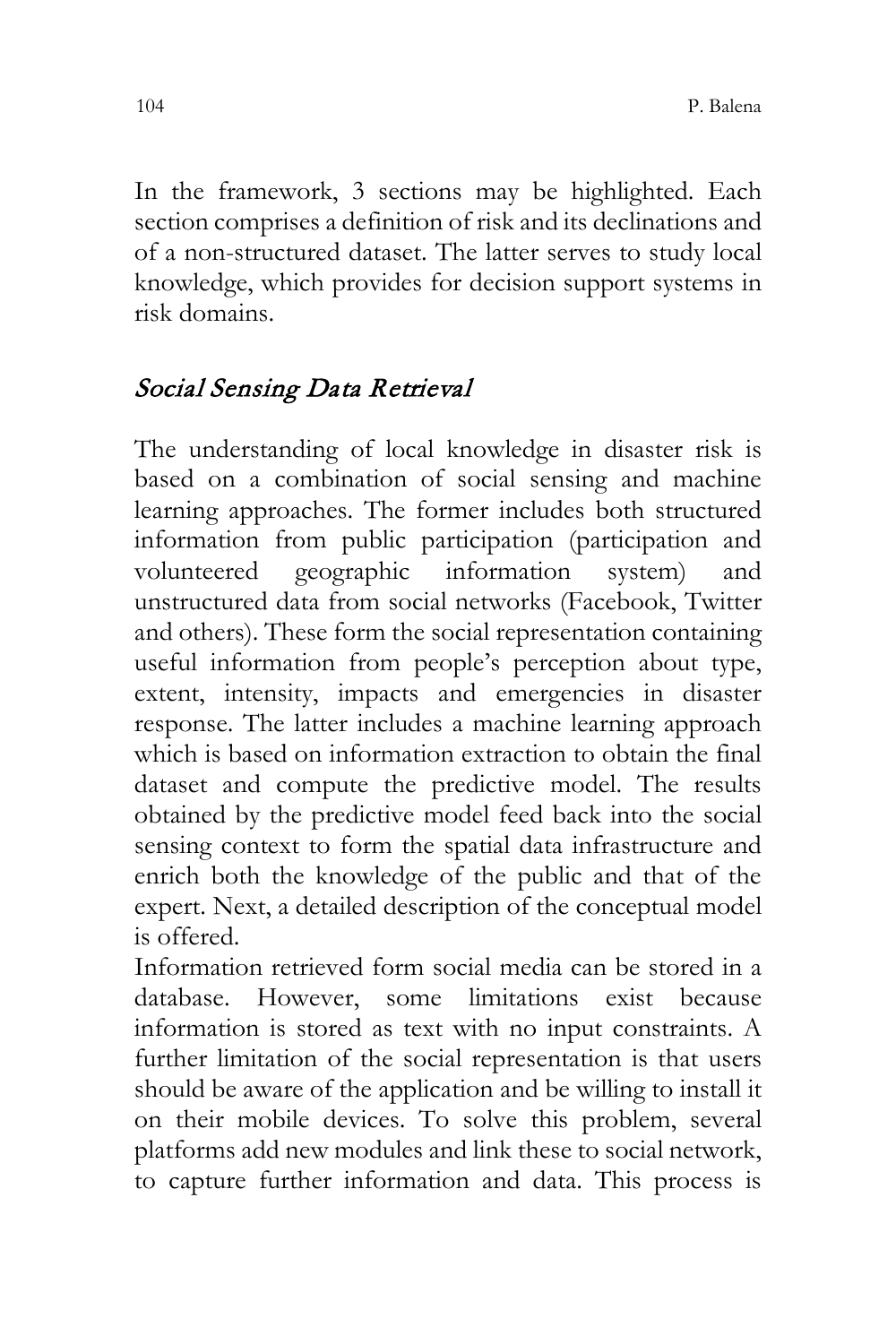attainable through application programming interface (API)[6](#page-12-0) which are dedicated libraries between the platform and the social media (e.g. Twitter, Facebook). The social streaming captures, saves and stores text messages containing keywords, such as 'earthquake', with the corresponding indication of location.

The present work assumes that the user is accustomed to at least one of the most common social media to exchange information, including requests for, and offers of, help in disaster response. However, ethical issues arising from social network streaming processing should not be overlooked: Users may not want, or may not be aware, that their messages can undergo a streaming process and be stored in databases. In disaster events, users are willing to share their text messages with as many people as possible.

Social streaming can be considered the latest development to data and information retrieval. Should this be suitably contextualized, it would open new research opportunities to public participation.

How to treat data with no input constraints from social streaming? The next section will deal with specific methodologies to retrieve structured knowledge from unstructured data.

To understand latent knowledge it is useful to shed light on Text Mining (TM), Text Data Mining (TDM) and KDT.

KDT o TM is applied to any corpus of documents and is mainly designed to:

- Identify thematic groups
- Extract concepts for taxonomies and ontologies
- perform classifications

<span id="page-12-0"></span><sup>6</sup> In Computer Science, an API is a set of available procedures and tools to execute a function or a set of functions.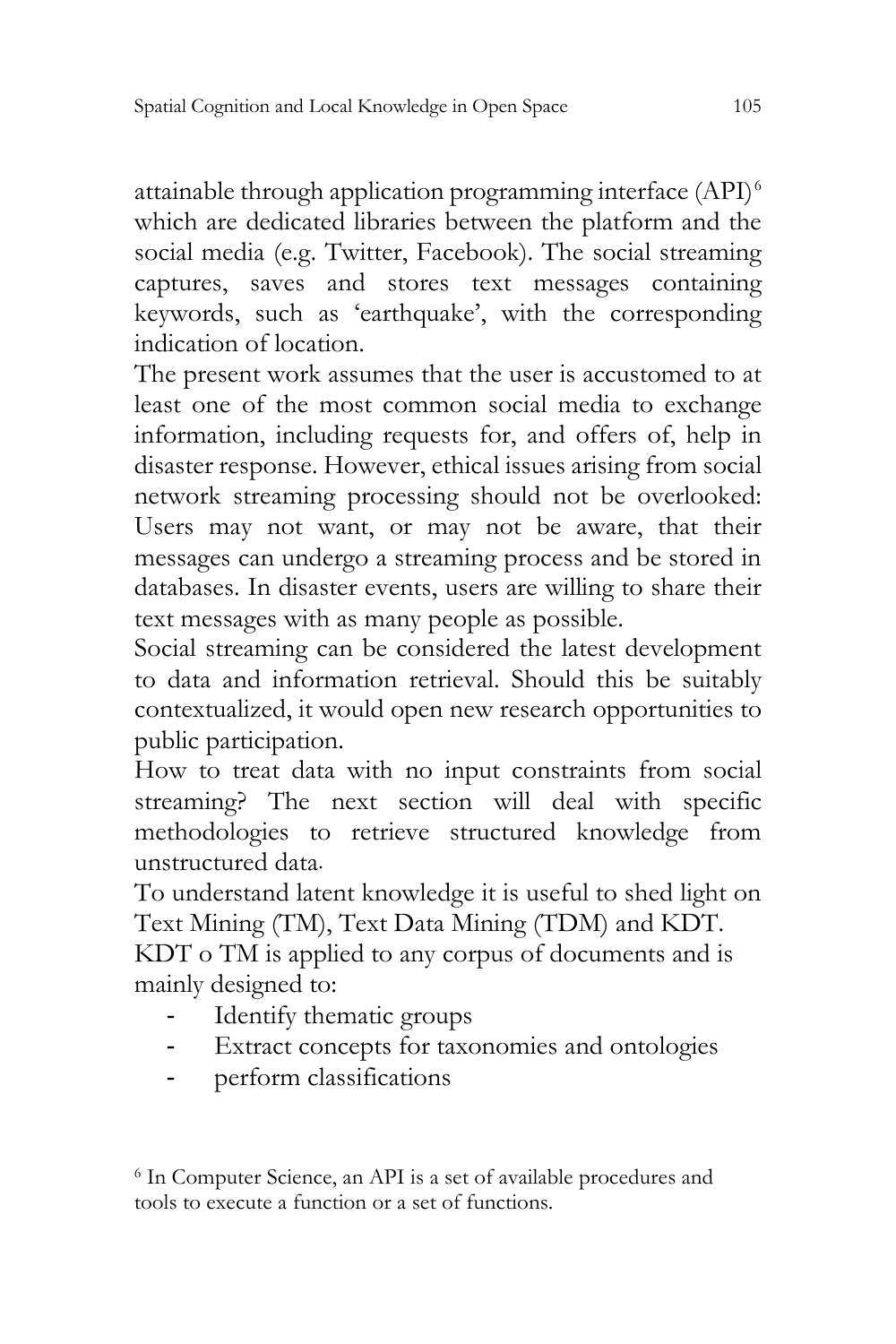- Discover hidden associations
- Extract specific information (i.e. addresses)

Usually, it implies four main phases like shown in Figure 5:

- 1. Information Retrieval (IR),
- 2. Information Extraction (IE),
- 3. Information Mining (IM),
- 4. Interpretation (I).

Knowledge Discovery in Text



Figure 5 - Text mining phases

Information Retrieval is the first phase those texts are identified which it is possible to extract information from. During Information Extraction, information is extracted from a text and encoded into vectors or matrices to be

processed for further analysis.

Several different methods are employed in Information Mining to extract knowledge from texts.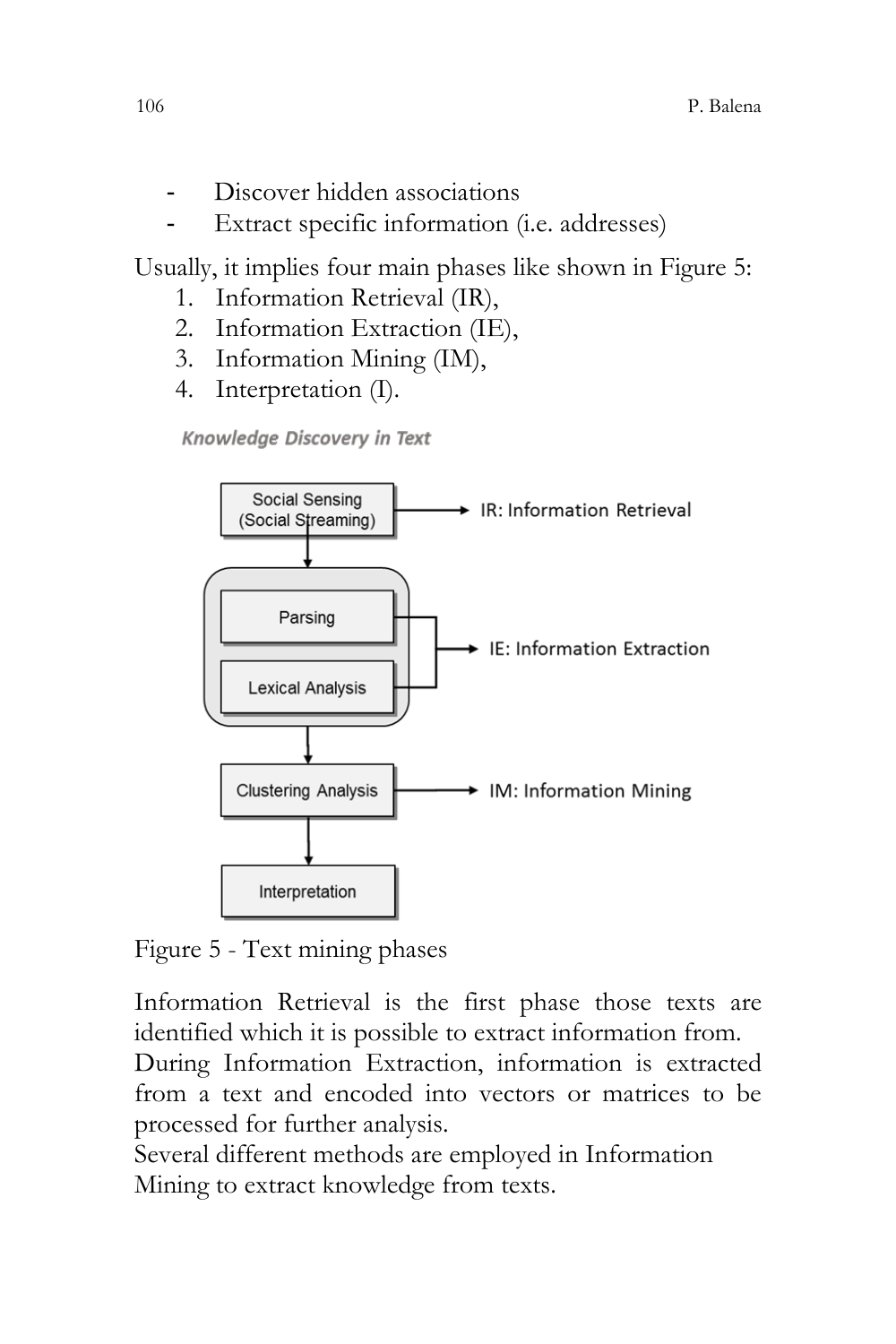A simple operation in the disaster response domain that can save lives is extracting high priority posts while deferring, to a second stage, other messages concerning minor emergencies. To do so, structured and unstructured knowledge is retrieved from social networks and the Ushahidi platform.

# Ontological Analysis and Spatial Location

Within the disaster response domain, the contents related to the 'Why' field answer the question of 'Why did the event happen?'. The present work does not consider the reasons why an event happened or why a message is exchanged, as it exclusively deals with post disasters texts.

The lexical and syntactic forms obtained from dataset text processing underline the existence of recurrent forms. These forms establish the rules of belonging to the fields of 'What', 'Where', 'Who', 'When' and 'How'.

Therefore, Figure 6 shows only the elements attributable to this fields, above all the instances of type "where" which represents the main element of study.



Figure 6 - Taxonomy of the Disaster Response Model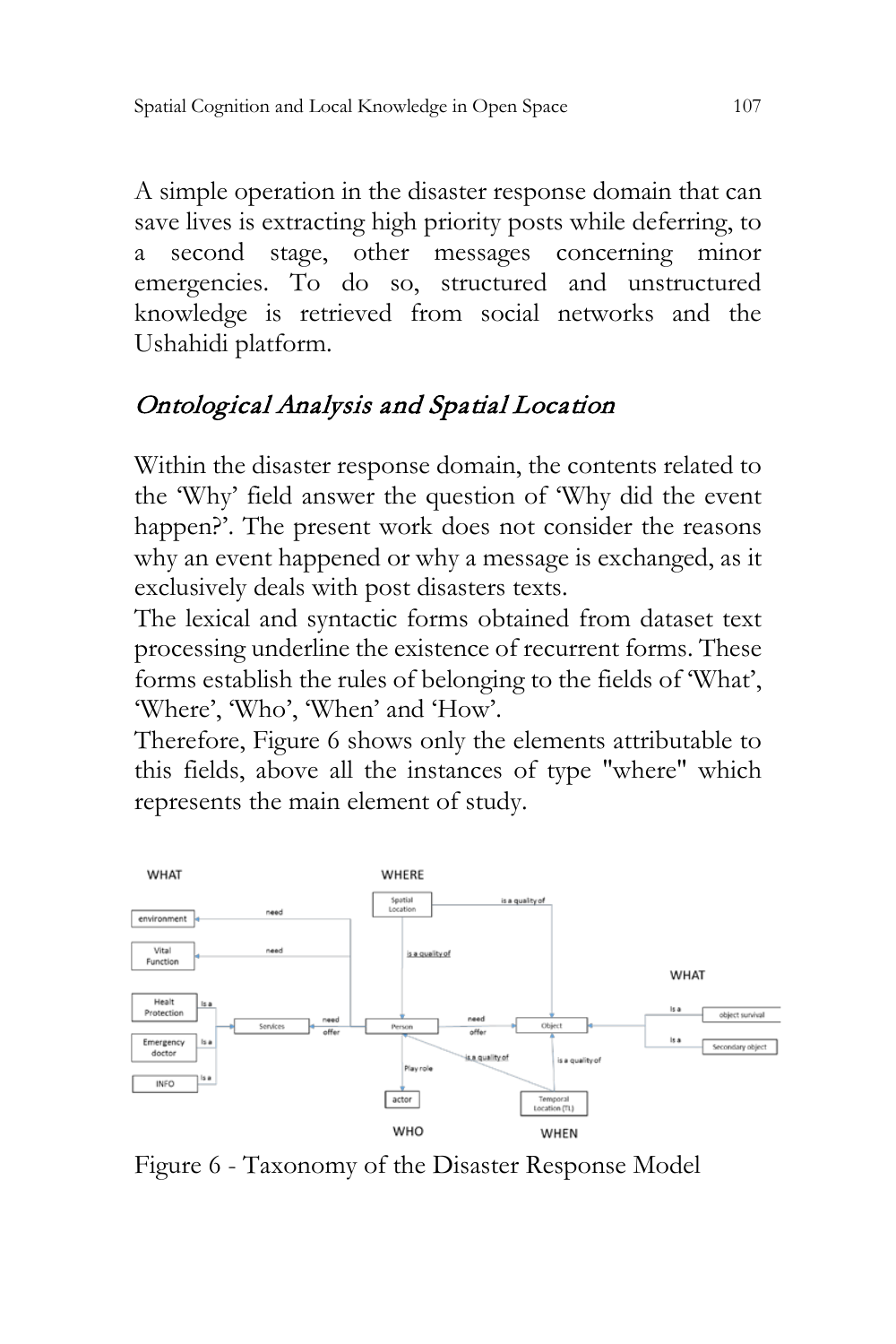## Taxonomies and Spatial locations

By examining the many messages sent in risk situations collected in some datasets during some events (Earthquakes in Haiti and in Italy), we have identified the different ways used by which everyone can communicate, using natural language, their geographical position in an urban space.

Figure 7 shows an ontological model that describes all the possible ways identified. Spatial locations are defined according to a dual approach: the first one identifies the elements of a location with respect to a reference system; the second one, shows a location (e.g. adress, landmark, meeting places), both based on natural language. The abovementioned details will be addressed in the sub-sequent sections.



Figure 7 - Spatial Location taxonomy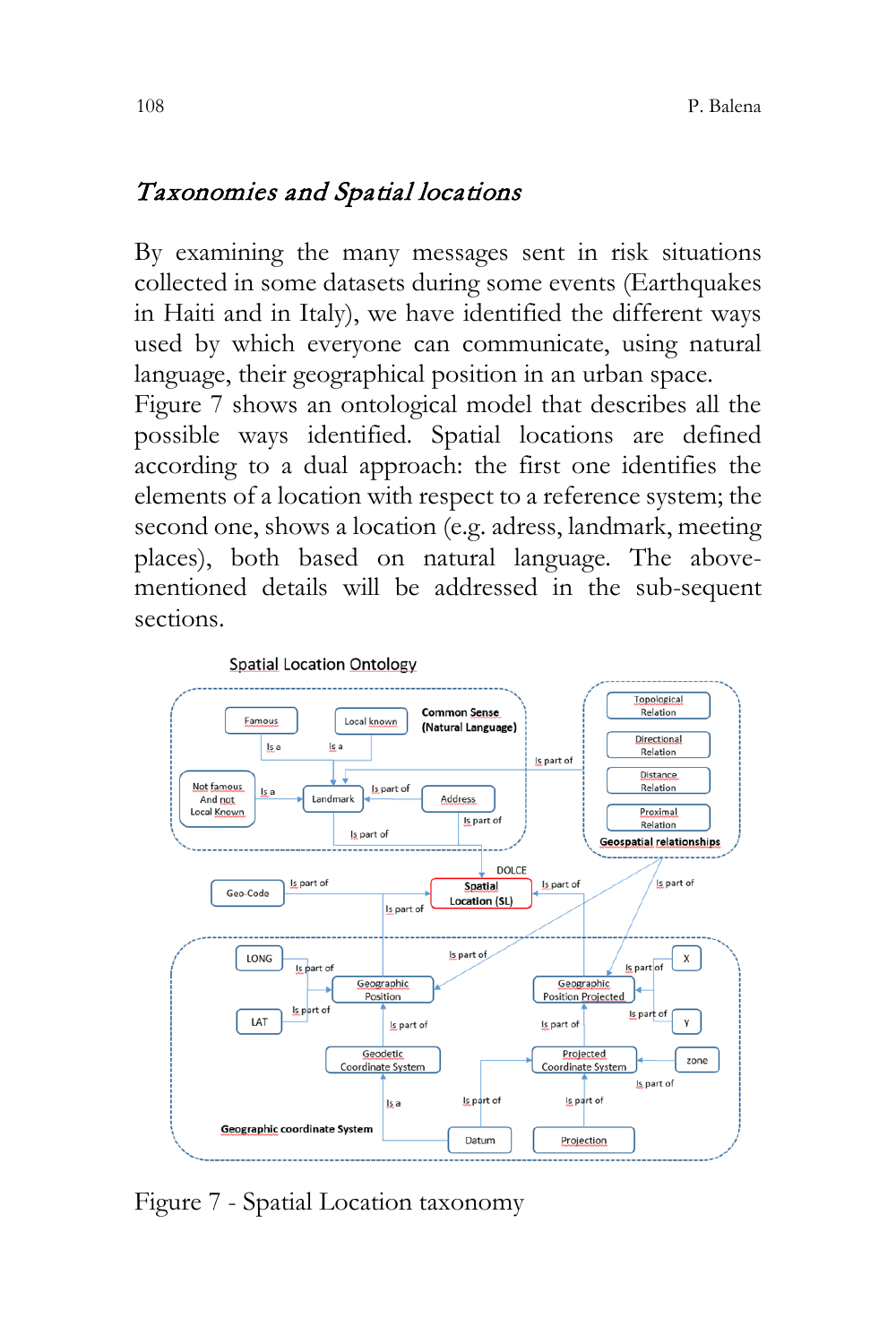*Spatial Location* represents the location of an object, an event, or an agent.

Figure 7 shows two ways, labeled with "Common Sense" and "Geographic Coordinate System" in which an agent uses a message to communicate his / her own location

1 *Geographic Coordinate System* includes two scenarios:

A spatial location can be obtained through absolute and relative coordinate systems. These can use different reference systems.

- The Geographic Position through a *Geodetic Coordinate System* (identified by a specific *Datum* with Latitude and Longitude)
- The *Geographic Position Projected* through a Projected Coordinate System (identified by a specific type of *Datum* and a Projection with its relative *Zone*) with X (East) and Y(North) coordinates.

The spatial location can automatically be detected by the system if the application allows to do so, or if the GPS is turned on and records the location of the user.

2 Common Sense. This is achieved by writing a text message in a *Natural Language*. The user supplies as much information as possible about his/her own location as follows:

- *Landmark. The user refers to and describes a generic place*  (e.g., 'red building'). He/she also supplies further elements such as an address (should the location contain one) useful to determine his/her location.

- *Address*. The user shows the address. This alone is an *instance of Spatial Location.*

Another framework for spatial location is the "Geospatial RelationShip". It contains information of a spatial location according to Geographic Position, Geographic Position Projected, Landmark and Address. Using Geospatial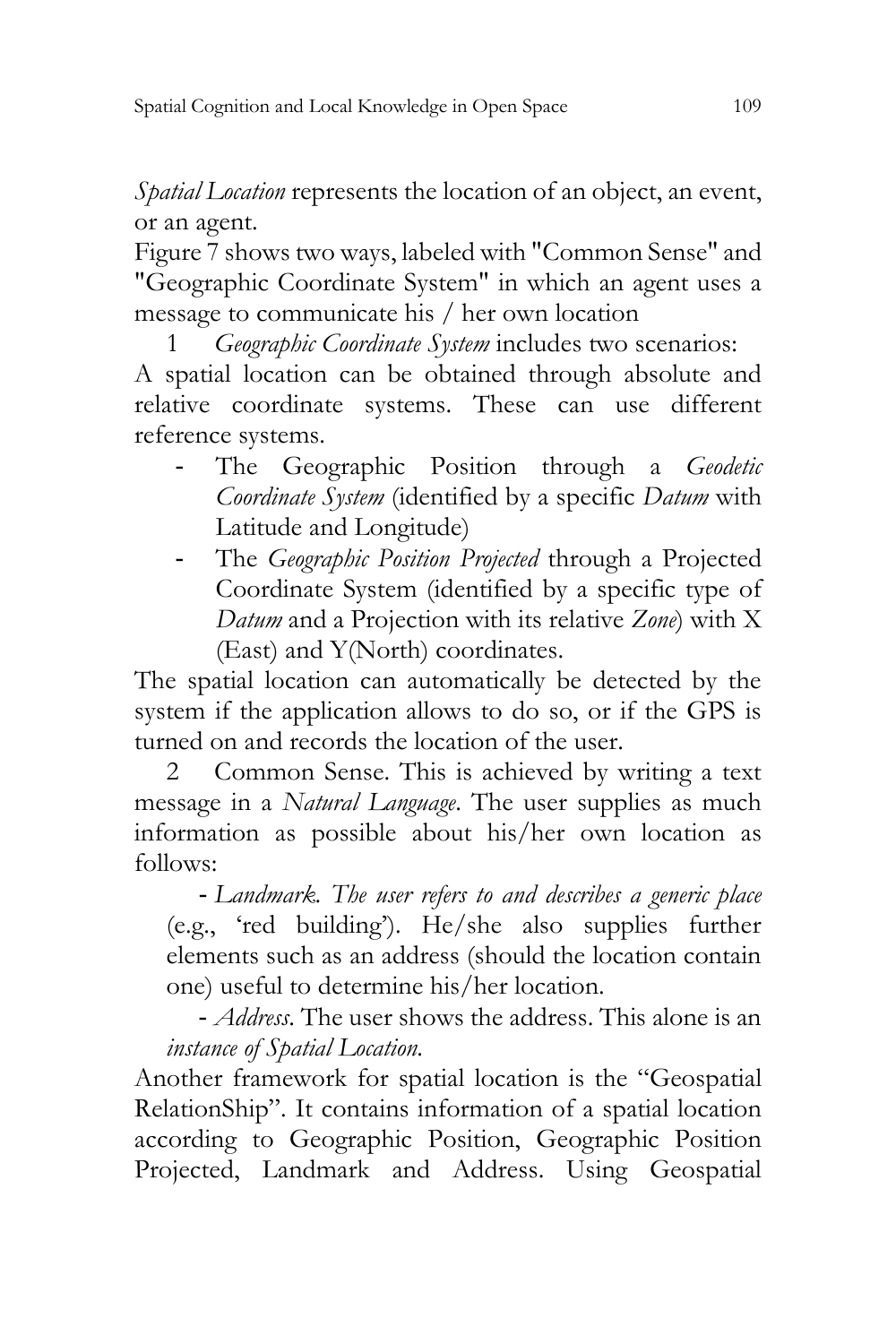RelationShip enriches actual information with further spatial elements (Longley et al. 2011, Xu, 2014).

Table 1 shows Geospatial RelationShip such as Topological, Directional, Distance, Proximal.

|             | Topological         | <b>Directional</b> | <b>Distance</b>      | Proximal     |
|-------------|---------------------|--------------------|----------------------|--------------|
| C<br>A<br>E | A inside E          | C north of F       | C at 100 m<br>from E | C near E     |
| F<br>D      | D connected<br>To E | A east C           |                      | F far from A |
| в           | C disjoint E        |                    |                      |              |
|             | <b>B</b> overlaps E |                    |                      |              |

Table 1 - Geospatial RelationShip example

Topological, Directional, Distance, Proximal express spatial relations between geometric primitives (points, polylines and polygons). A regional space can be modeled by the use of these geometries. A spatial location can be represented by a polygon (e.g. a plaza), by a point (e.g. bus stop) and by a line (e.g. a street). The relationships occurring between these objects identifies useful information on spatial location between two or more objects. Therefore, expressions like 'I am outside the train station' is similar to 'C disjoint E' in Tab. 4.16; 'I am nearby the church' is 'C near E'; 'I am at 500 m from the University' is 'C at 500 m from E' or also 'We moved to North compared to the point 723000, 4523000 – WGS84 UTM 33N'.

### **Discussion and Conclusion**

The resulting, integrated, modeling approach that has been investigated and put forward in the present paper mixes text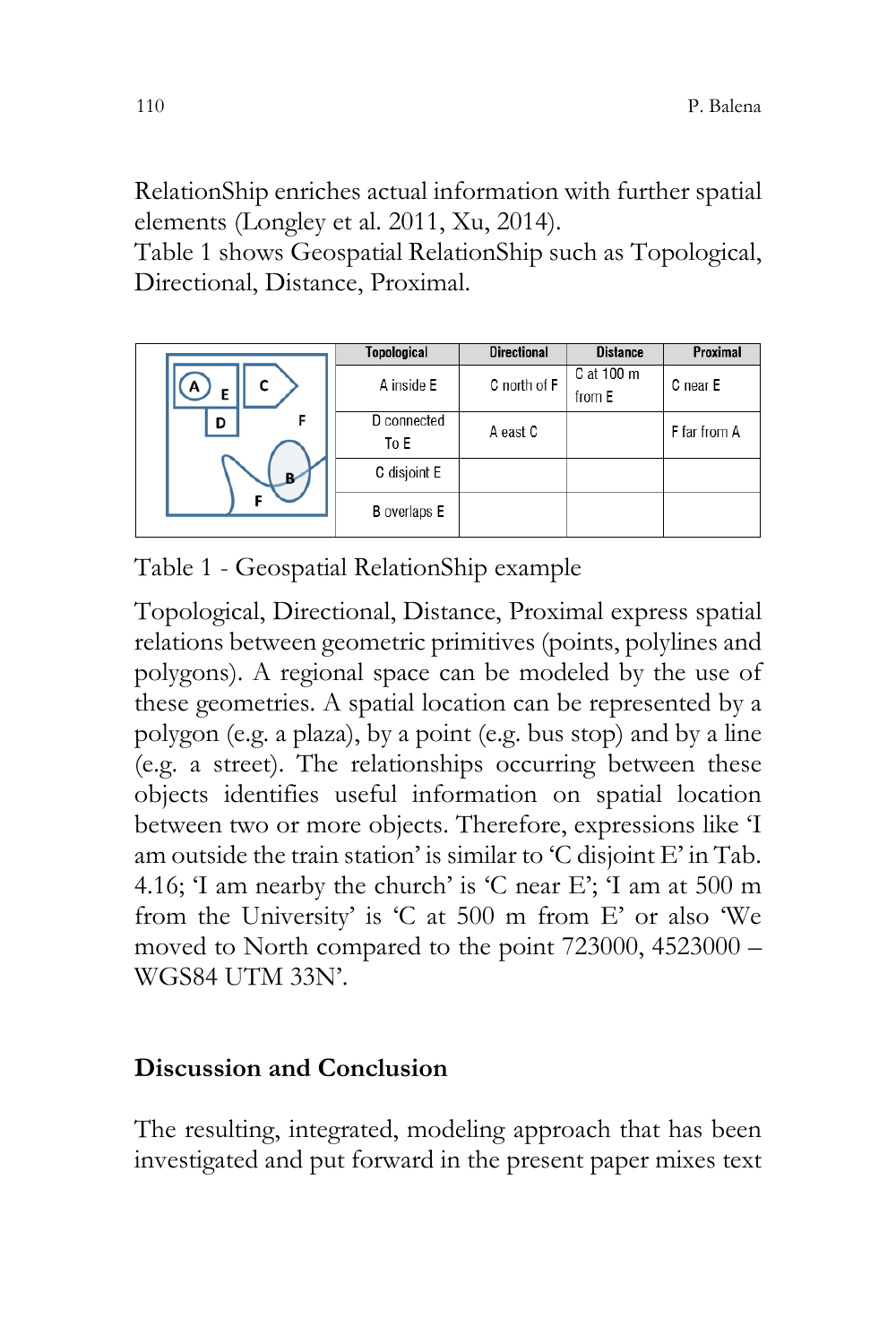mining and ontologies, and seems to be promising in disaster response management.

This research added to the evidence in favor of ontologies as being an adequate approach to disaster response. In such framework, the effective interpretation of text messages was attempted at by building a shared conceptualization of risk. To this purpose, a separate taxonomy was developed (regarding Spatial Location), being linked to a terminal entity in DOLCE foundational ontology (Masolo et al., 2002): "SpatialLocation', for localizations and spatial relationships. Thus, the ontological framework was aligned to that of DOLCE's foundational ontology. This internationallyrenowned ontology may represent the coordination apparatus among locally-differentiated knowledge information systems, with a view to enhancing knowledge sharing. Such efforts should however be complemented by the development at international level of shared disaster- and risk-related ontologies – in finer-grained details, so as to refine the linkages between the ontological entities and the concepts embodied in the natural language forms extracted from text messages.

This research work is not without limitations. First, the machine learning and ontological models have only partly been integrated with each other. While machine learning is an application-oriented approach, the ontological framework is a higher-level conceptual construct. Although disaster response interactions have been studied through an integrated approach, the integration was only tested at a conceptual level. The integration of an ontological framework in actual web platforms falls outside the scope of this study.

An important improvement that may be made to the present work in the near future is to consider an empirical integration between the ontological and machine learning approaches in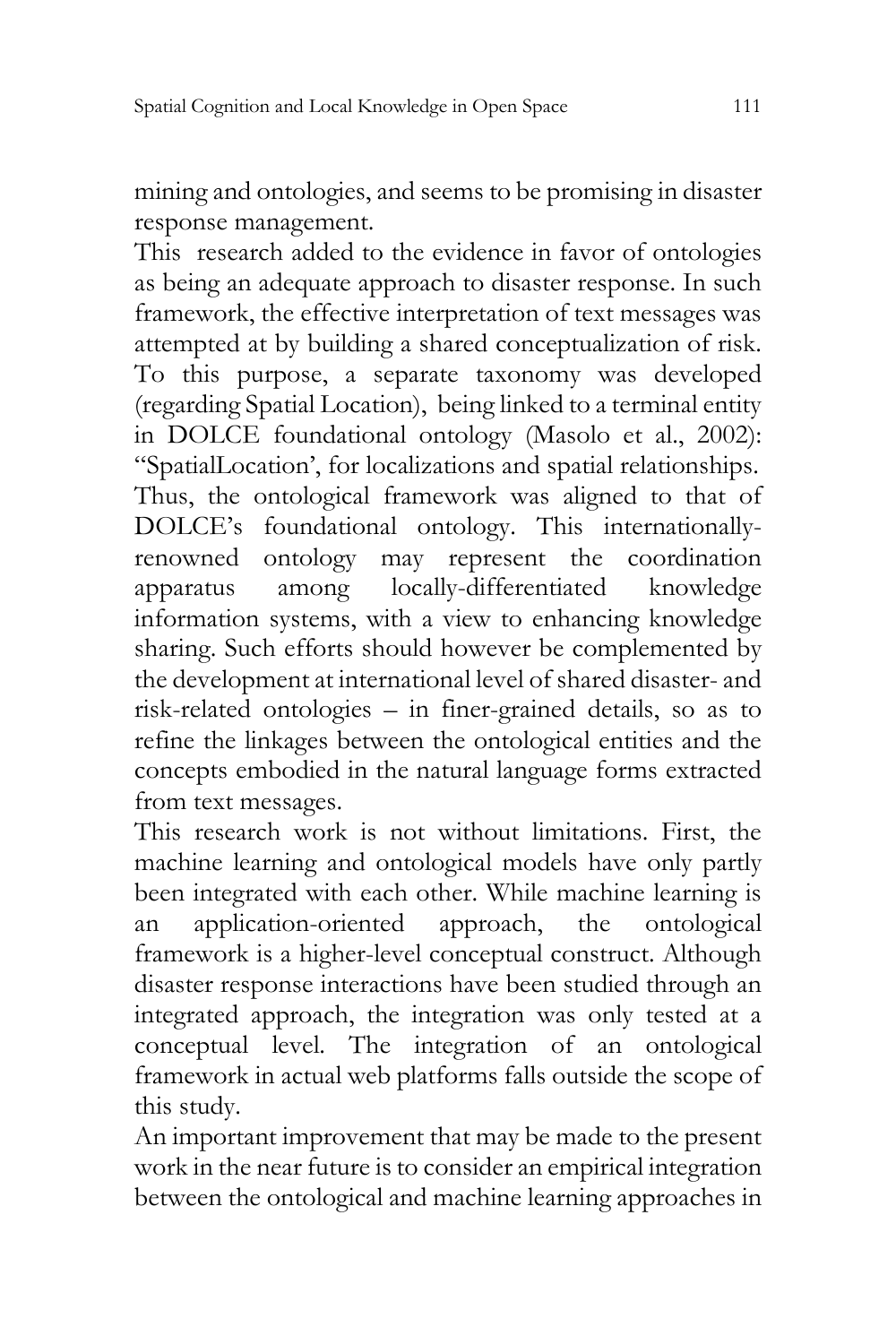VGI/PPGIS technologies. In other words, future research could focus on the design and implementation of integrated platforms to collect, retrieve and analyze unstructured data, and communicate structured knowledge to policy makers and citizens.

Based on the above considerations, it may be concluded that the use of natural language should be explored case-by-case, with due consideration of the specific place-based, sociocultural settings where disaster events occur. On a parallel track, special attention should be paid to sharing advances in the foundational cognitive structures that underpin sensemaking and speech acts in disaster response.

#### **References**

- Apisakmontri P., Nantajeewarawat E., Buranarach, M., Ikeda, M. (2013), Towards the use of upper. *2nd Asian Conference on Information Systems* (ACIS2013).
- Campagna M. (2016), Social media geographic information: Why social is special when it goes spatial?, in Capineri C., Haklay M., Huang H, Antoniou V., Kettunen J., Ostermann F., Purves R. (eds.) *European Handbook of Crowdsourced Geographic Information*, London, Ubiquity Press, pp. 45–54.
- Gaio S., Borgo S., Masolo, C., Oltramari A., Guarino, N. (2010*),* Un'introduzione all'ontologia DOLCE, *AIDAinformazioni*, 1–2, pp. 107–125.
- Hughes A.L., Palen L., (2009), Twitter adoption and use in mass convergence and emergency events. *International Journal of Emergency Management*, 6(May), pp.248.
- Ianella R. (2009) *Emergency Information Interoperability Frameworks*, pp. 1–25.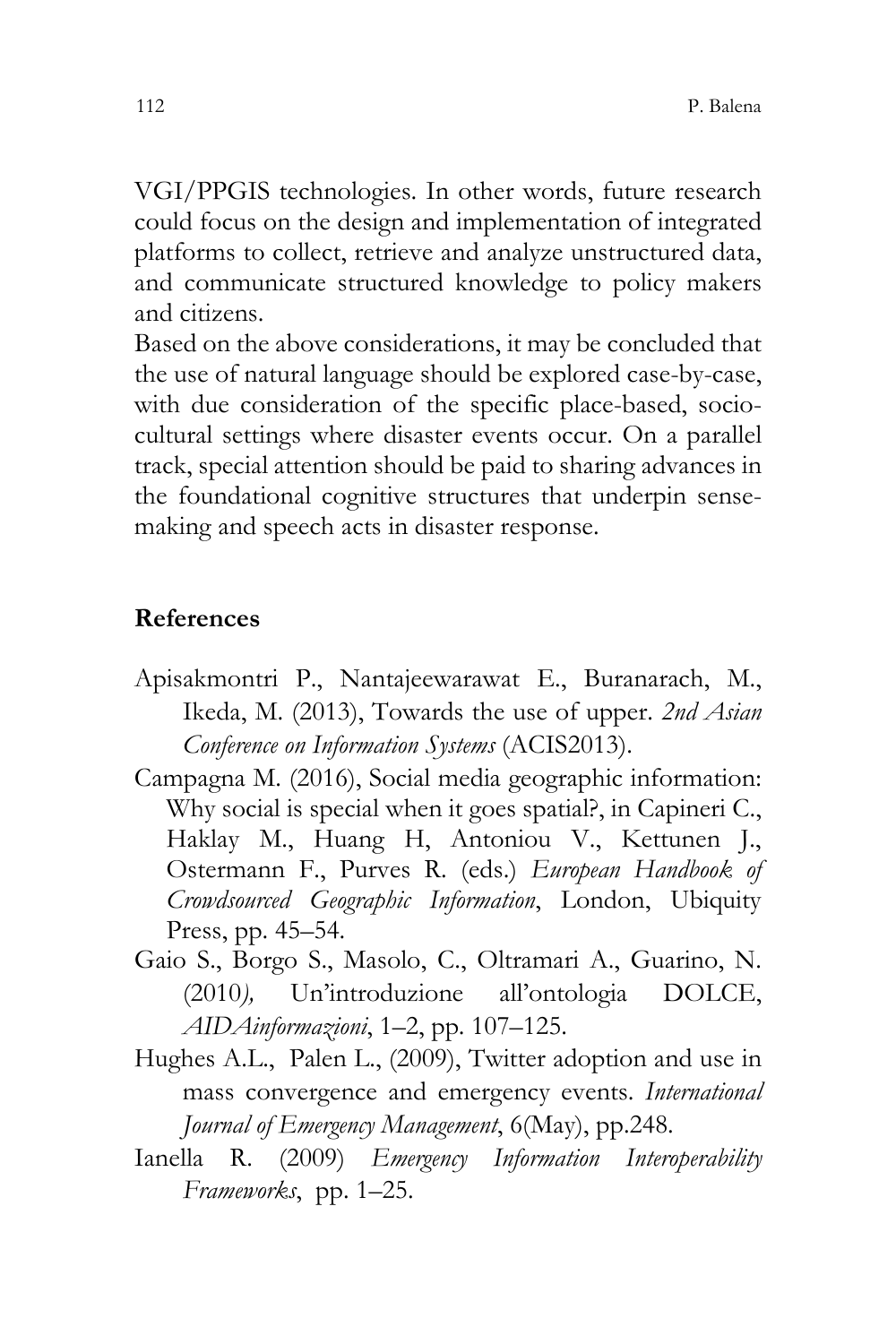- Imran M., Castillo C., Diaz F., Vieweg S. (2015), A Processing social media messages in mass emergency: A Survey. *ACM Computing Surveys*, 47, [http://doi.org/10.1145/2771588.](http://doi.org/10.1145/2771588)
- Lee C. H., Wu C. H., Yang H. C., Wen W. S. (2013), Learning to create an extensible event ontology model from social-media streams, in *Lecture Notes in Computer Science (including subseries Lecture Notes in Artificial Intelligence and Lecture Notes in Bioinformatic),* 7952, pp. 436–444.
- Liu S., Shaw D., Brewster C., (2013), Ontologies for crisis management: a review of state of the art in ontology design and usability. ISCRAM 2013 - 10th International Conference on Information Systems for Crisis Response and Management, pp.349–359.
- Lu X., Brelsford C. (2014), Network structure and community evolution on twitter: Human behavior change in response to the 2011 Japanese Earthquake and Tsunami. *Scientific Reports*, 4, 6773. doi:10.1038/srep06773
- Madhu C. R., Abraham J., Deflitch C., Yen, J. (2008), Challenges to Effective Crisis Management: Using information and communication technologies to coordinate emergency medical services and emergency department teams challenges to effective crisis management : Using. *Journal of Medical Informatics*, http://doi.org/10.1016/j.ijmedinf.2008.08.003
- Masolo C, Borgo S., Gangemi S., Guarino N, Oltramari A., Schneider L., (2002), *The wonderweb library of foundational ontologies*. Deliverable 17, EU WonderWeb Project.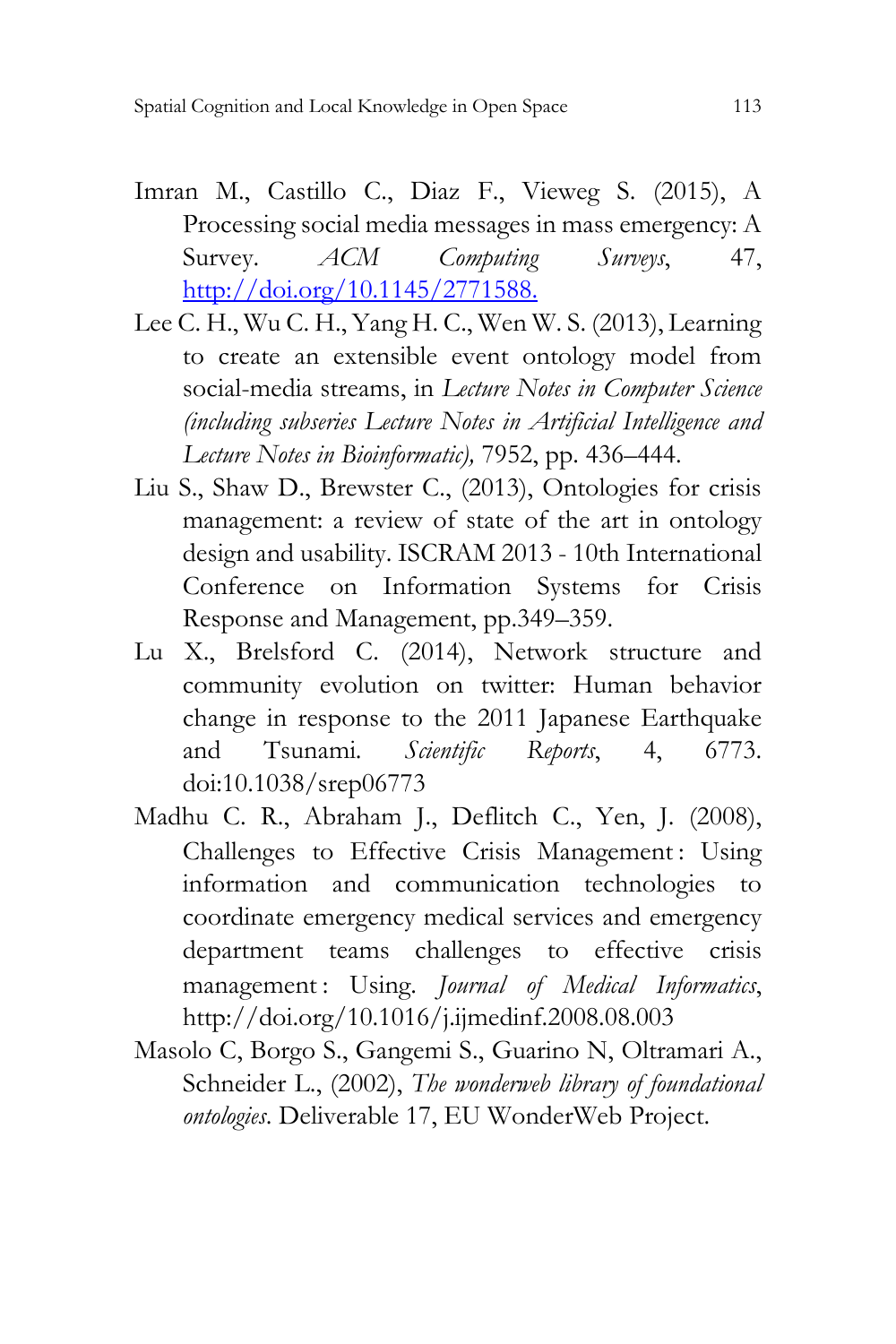- Masolo C., Borgo S., Gangemi A., Guarino N., Oltramari A. (2003), *WonderWeb Deliverable D17 Preliminary Report. Communities*, (August 11, 2008), 38.
- Mele F., Sorgente A. (2011), The temporal representation and reasoning of complex events, in CILC (pp. 385- 399).
- Murgante B., Scardaccione G., Las Casas G. (2009), Building ontologies for disaster management: seismic risk domain*. Urban and Regional Data Management*, pp. 259- 269.
- Noy N. F. (2004), Semantic integration: A survey of ontology-based approaches. In *SIGMOD Record* (Vol. 33, pp. 65–70). Association for Computing Machinery. https://doi.org/10.1145/1041410.1041421
- Oltramari, A., Borgo, S., Catenacci, C., Ferrario, R., Gangemi, A., Guarino, N., Pisanelli, D. (2003), Il ruolo dell'ontologia nella disambiguazione del significato. *Networks*, (2003/2), pp. 14–24.
- Passant A., Laublet P. (2008), Meaning Of A Tag: A collaborative approach to bridge the gap between tagging and Linked Data, in *LDOW*.
- Qu Y., Huang C., Zhang P., Zhang, J. (2011), Microblogging after a major disaster in China: a case study of the 2010 Yushu earthquake. In *Proceedings of the ACM 2011 conference on Computer supported cooperative work* (pp. 25-34). ACM.
- Quarantelli, E. L. (2006), Catastrophes are different from disasters: some implications for crisis planning and managing drawn from Katrina, in: *The Social Science Research Council website: Understanding Katrina: Perspectives from the Social Sciences*.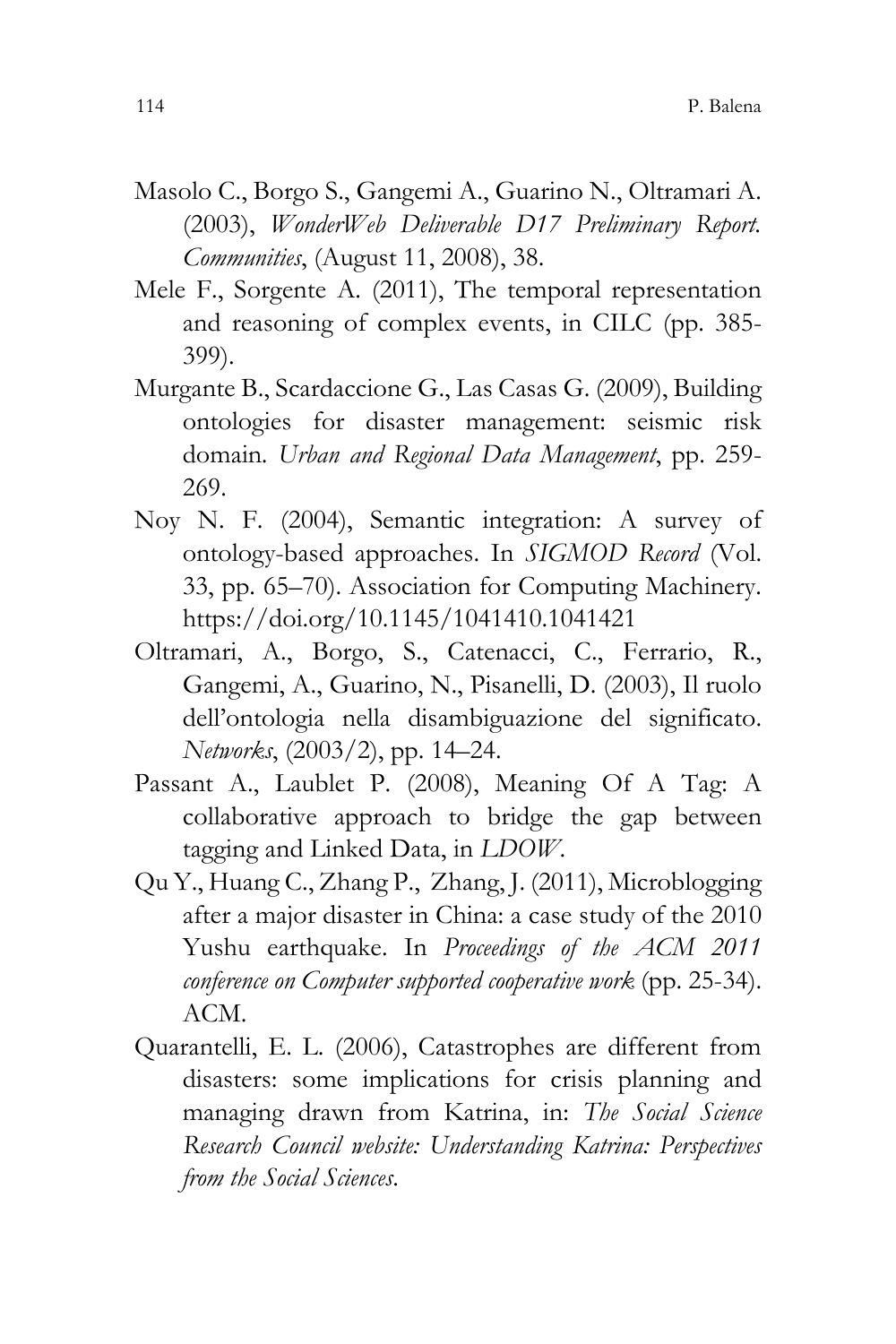- Ritter A., Clark S., Etzioni O. (2011), Named entity recognition in tweets: An experimental study. In *Proceedings of the Conference on Empirical Methods in Natural Language Processing* (pp. 1524-1534). Association for Computational Linguistics.
- Simon T., Goldberg A., Adini B. (2015), Socializing in emergencies—A review of the use of social media in emergency situations*, International Journal of Information Management*, 35(5), pp.609–619.
- Swanson D. R. (1991), Complementary structures in disjoint science literatures, in *Proceedings of the 14th annual international ACM SIGIR conference on Research and development in information retrieval (pp. 280-289).*
- Vieweg S., Hughes A. L., Starbird K., Palen, L. (2010), Microblogging during two natural hazards events: what twitter may contribute to situational awareness, i*n Proceedings of the SIGCHI conference on human factors in computing systems* (pp. 1079-1088), ACM.
- Wang W.J., Dong C.X., Yang P. (2009), Ontology modeling of emergency plan systems, in: *Proceeding of 6th international conference on fuzzy systems and knowledge discovery*, FSKD 2009, Vol. 2, IEEE Press Piscataway, NJ, USA, pp. 290–294.
- Wang W., Meng F., Wang Y., Luo Y., Xu Z. (2006), Research on ontology-based emergency response plan template. *Jisuanji Gongcheng/ Computer Engineering*, 32(19), pp. 170- 172.
- Whittaker J., McLennan B. Handmer, J. (2015), A review of informal volunteerism in emergencies and disasters: Definition, opportunities and challenges. International *Journal of Disaster Risk Reduction*, 13, pp.358–368.